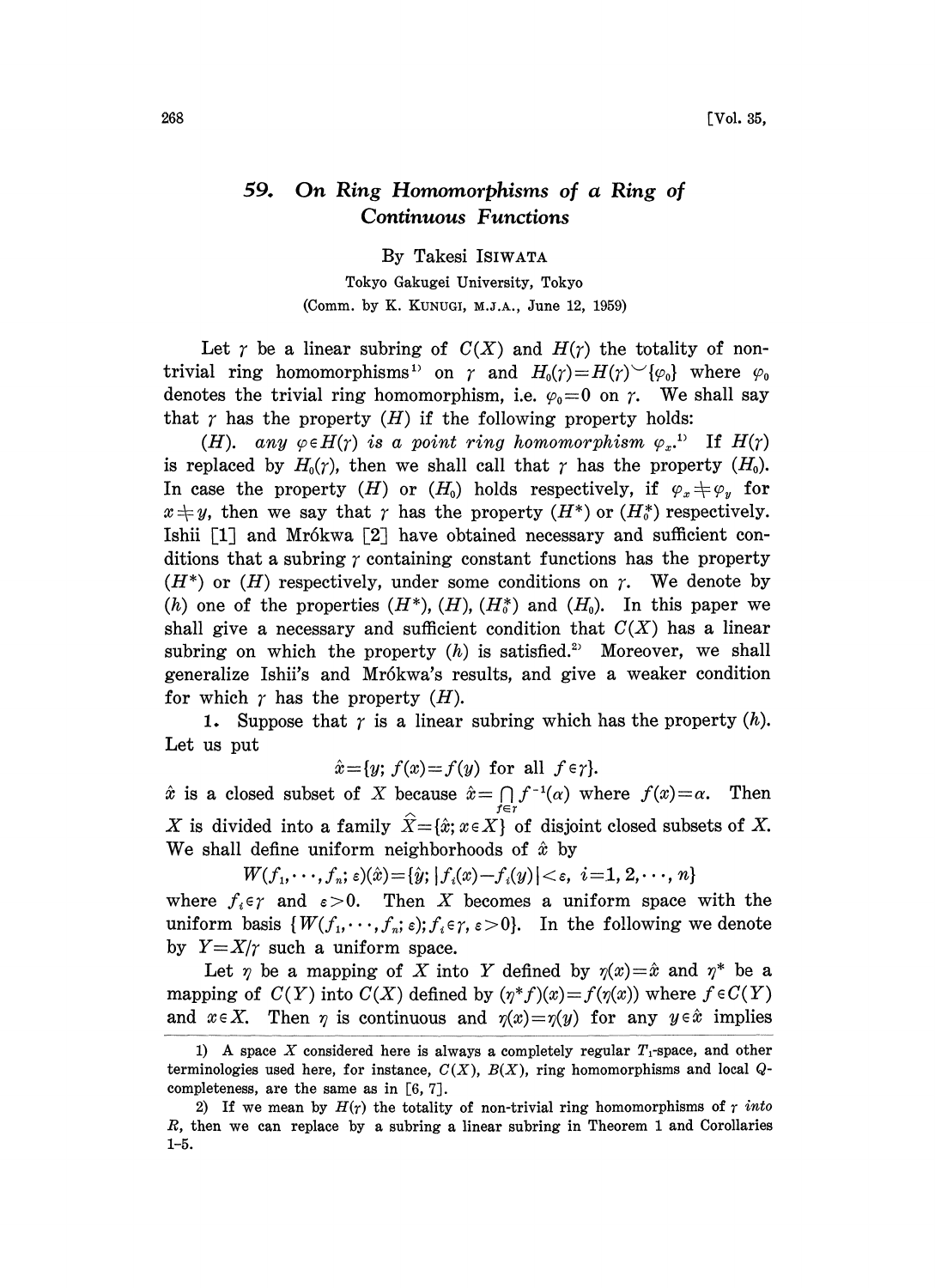that  $\eta^{*-1}(\gamma)$  is a linear subring (written  $\gamma_r$ ) of  $C(Y)$  and it is obvious that  $\eta^* | \gamma_r$  is one-to-one and  $\gamma_r$  separates points of Y.

1) If  $\gamma$  has the property (h), then  $\gamma_Y$  has the property (h). Since  $\varphi = \psi \gamma^{*-1}$  is a ring homomorphism of  $\gamma$  where  $\psi$  is a ring homomorphism of  $\gamma_r$ , there exists a point x in X such that  $\varphi = \varphi_x$ . Therefore  $\varphi_x(f)$  $=f(x)$  implies that, for any  $g \in \gamma_{Y}$ ,  $\psi(g)=\psi(\eta^{*-1}\eta^{*}(g))=(\psi\eta^{*-1})(\eta^{*}(g))$  $=(\gamma^*(g))(x)=g(\gamma(x))=g(\hat{x})=\psi_{\hat{x}}(g).$ 

Any  $f \in \gamma_Y$  has a continuous extension  $\tilde{f}$  over  $\nu Y$ . In the following we denote  $\tilde{f}$  by such a continuous extension of f over  $\nu Y$ . If there exists a point p in  $\nu Y-Y$ ,  $\varphi_n(\widetilde{f})=\widetilde{f}(p)$  is a ring homomorphism on  $\gamma_r$  since  $\gamma_r$  is linear.<sup>3</sup> Hence either there is a point x in Y such that  $\varphi_p = \varphi_x$  (not necessarily  $\varphi_x \neq 0$ ) or  $\varphi_p = 0$  on  $\gamma_y$ . Let us put  $B=[p; \varphi_p=0, p\in \nu Y]$  and  $\widetilde{x}=[y; \varphi_y=\varphi_x, y\in \nu Y$  and  $\varphi_x\neq 0$ . Then B is a closed subset of  $\nu Y$  because  $B = \bigcap_{f \in r_X} \widetilde{f}^{-1}(0)$ . Since  $\gamma_Y$  separates<br>the point of  $Y = \widetilde{g} - Y = [g]$  for each point  $g \in Y - W$  beyond property. the point of Y,  $\widetilde{x}_{\sim}$  Y = {x} for each point  $x \in Y$ . We have moreover the following

2)  $\tilde{x} = \{x\}$  for each point x in Y. Suppose that  $\tilde{x} \in p \in \mathcal{Y} - Y$ . Let  $\{a_{\alpha}; \alpha \in Y\}$  be a directed set which converges to p and  $a_{\alpha} \in Y$  for each  $\alpha$ . For any  $f_1, \dots, f_n \in \gamma_Y$ ,  $\varepsilon > 0$ , there exists an index  $\alpha_0$  such that  $W(\widetilde{f}_1,\dots,\widetilde{f}_n;\varepsilon)(p)\ni a_{\alpha}$  for  $\alpha>\alpha_0$ . By the assumption  $\widetilde{x}\ni p$ , we have  $W(f_1,\dots,f_n;\varepsilon)(x)\ni a_{\alpha}$  for  $\alpha>\alpha_0$ . This means  $\{a_{\alpha}; \alpha\in\mathcal{P}\}\)$  converges to x, that is,  $x=p$ . This is a contradiction.

From 2) we have

3)  $\nu Y = Y^{\vee} B$ ,  $Y \circ B = \theta$ , that is, Y is open in  $\nu Y$ , in other words, Y is locally Q-complete (see  $\lceil 6 \rceil$ ).

4) If  $B=\theta$ , then Y is a complete uniform space and hence Y is a Q-space. For the structure of Y is generated by a subset  $\gamma_Y$  of  $C(Y)$ .

5) If  $\gamma$  contains constant functins, then  $B=\theta$ . For if  $\gamma$  contains constant functions, then  $\varphi_p \neq 0$  for any  $p \in \nu Y$ .

6) If  $\gamma$  has the property  $(H_0)$ , then  $B=\theta$ .

**2.** Theorem 1.  $C(X)$  has a linear subring on which the property  $(H)$  holds if and only if there exists a locally Q-complete space Y which is <sup>a</sup> continuous image of X.

*Proof.* If  $C(X)$  contains a subring  $\gamma$  on which the property  $(H)$ holds, then by 3),  $Y = X/\gamma$  is locally Q-complete. Conversely if X has a continuous image Y which is locally Q-complete, then  $C_p(Y)$ , where B is a closure of  $\nu Y-Y$  in  $\beta Y$ , has the property  $(H^*)$  by Theorem 1 in [7]. On the other hand,  $C_R(Y)$  can be considered as a linear subring of  $C(X)$ , and hence  $C(X)$  has a subring on which the property

<sup>3)</sup> If  $r_Y$  is not linear,  $\varphi_p(r_Y)$  may be a proper subring of R.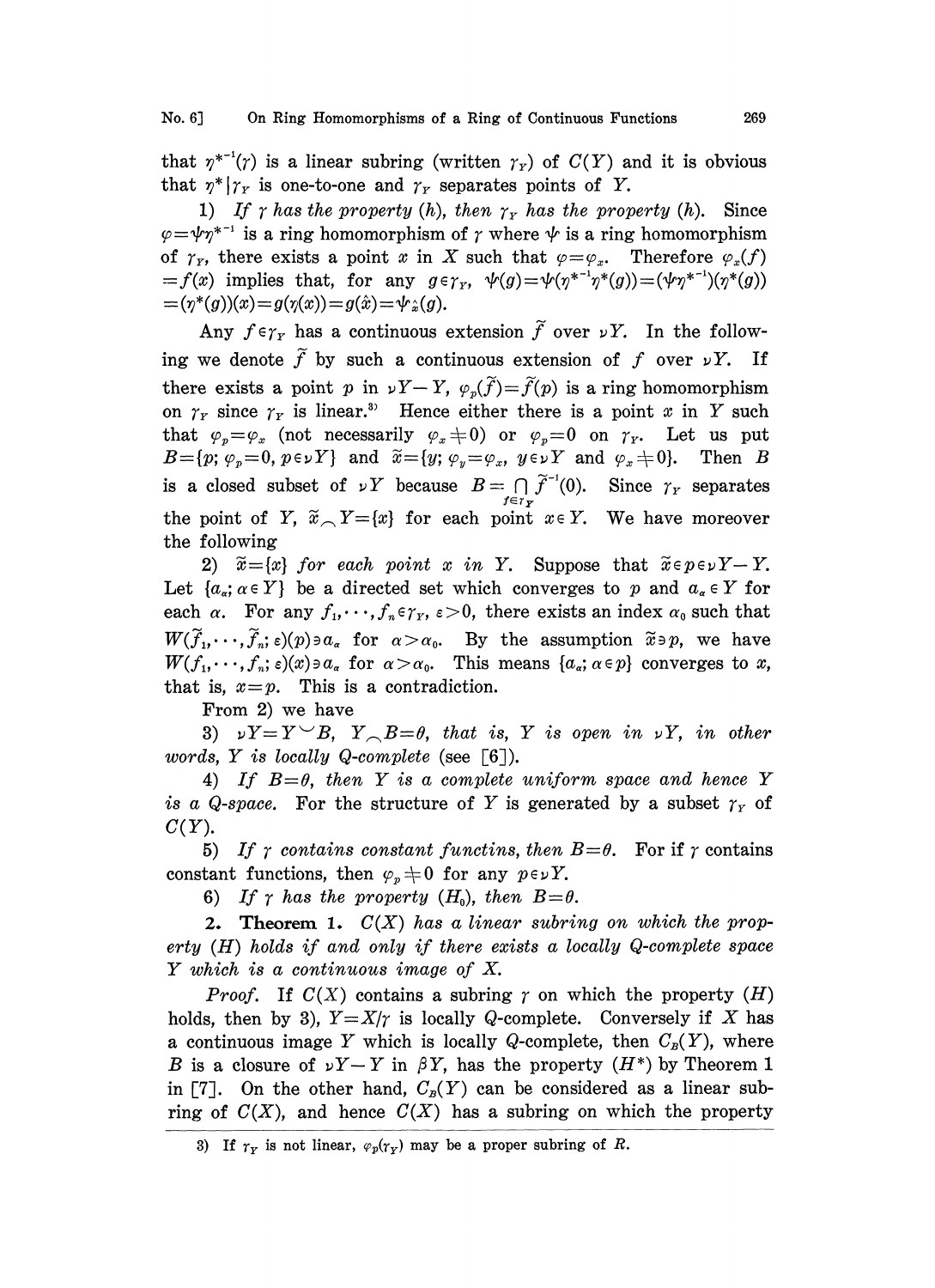$(H)$  holds.

In Theorem 1, if Y is not a Q-space, then we have a Q-space which is a continuous image of Y by Theorem 1 in  $[6]$ . Conversely, for any Q-space Z, it is well known that  $C(Z)$  has the property  $(H^*)$ [3, 4]. Therefore we can state Theorem 1 as follows:  $C(X)$  has a linear subring on which  $(H)$  holds if and only if there exists a  $Q$ -space which is a continuous image of X. For the properties  $(H_0)$  or  $(H_0^*),$ it is an open question, in Theorem 1, whether  $(H)$  is replaced by  $(H_0)$ or not. But we notice that if  $C(X)$  has the property  $(H_0)$ , Y is a Q-space, conversely if Y is a Q-space which contains a subset  $Y_1$  such that  $\nu Y_1 = Y$  or Y is a one-point Q-completion of Y<sub>1</sub>, then  $C(X)$  has a linear subring on which the property  $(H_0)$  holds [7, 8].

The following corollaries are an immediate consequences of Theorem 1.

Corollary 1.  $C(X)$  has a linear subring on which the property  $(H^*)$  holds if and only if there is a locally Q-complete space which is a one-to-one continuous image of X.

Corollary 2.  $C(X)$  has a linear subring  $\gamma$  such that  $\gamma$  has the property  $(H^*)$  and  $\gamma$  generates a structure of X if and only if X is locally Q-space.

In Corollary 2, if  $\gamma$  has constant functions, X is always a Q-space. If  $\gamma$  has no constant functions, the X is not necessarily a Q-space. Such an example is given in [7].

If  $\gamma$  is a subring of  $B(X)$ , then we have the following corollaries replacing  $\nu Y$  by  $\beta Y$  in the arguments in §1.

Corollary 3.  $B(X)$  has a linear subring on which the property  $(H)$  or  $(H_0)$  if and only if there is a locally compact space Y which is a continuous image of X.

In this case it is easily seen that  $Y$  is replaced by a compact space  $Z$ . Such a compact space  $Z$  is given by a space which is obtained from  $\beta Y$  by contracting  $\beta Y-Y$  to a point in Y. The next corollaries 4 and 5 follow from Corollaries 2 and 3.

Corollary 4.  $B(X)$  has a linear subring on which the property  $(H^*)$  or  $(H_0^*)$  if and only if there exists a locally compact space which is a one-to-one continuous image of X.

Corollary 5.  $B(X)$  has a linear subring  $\gamma$  such that  $\gamma$  has the property  $(H^*)$  or  $(H^*)$  and  $\gamma$  generates a structure of X if and only if  $X$  is a locally compact space.

In Corollary 5, if either  $\gamma$  contains constant functions or has the property  $(H_0^*)$ , then X is always compact by 5) and 6).

3. In this section, we assume that  $\gamma$  contains constant functions, and we shall give, under some conditions, a necessary and sufficient condition that  $\gamma$  has the property  $(H)$ .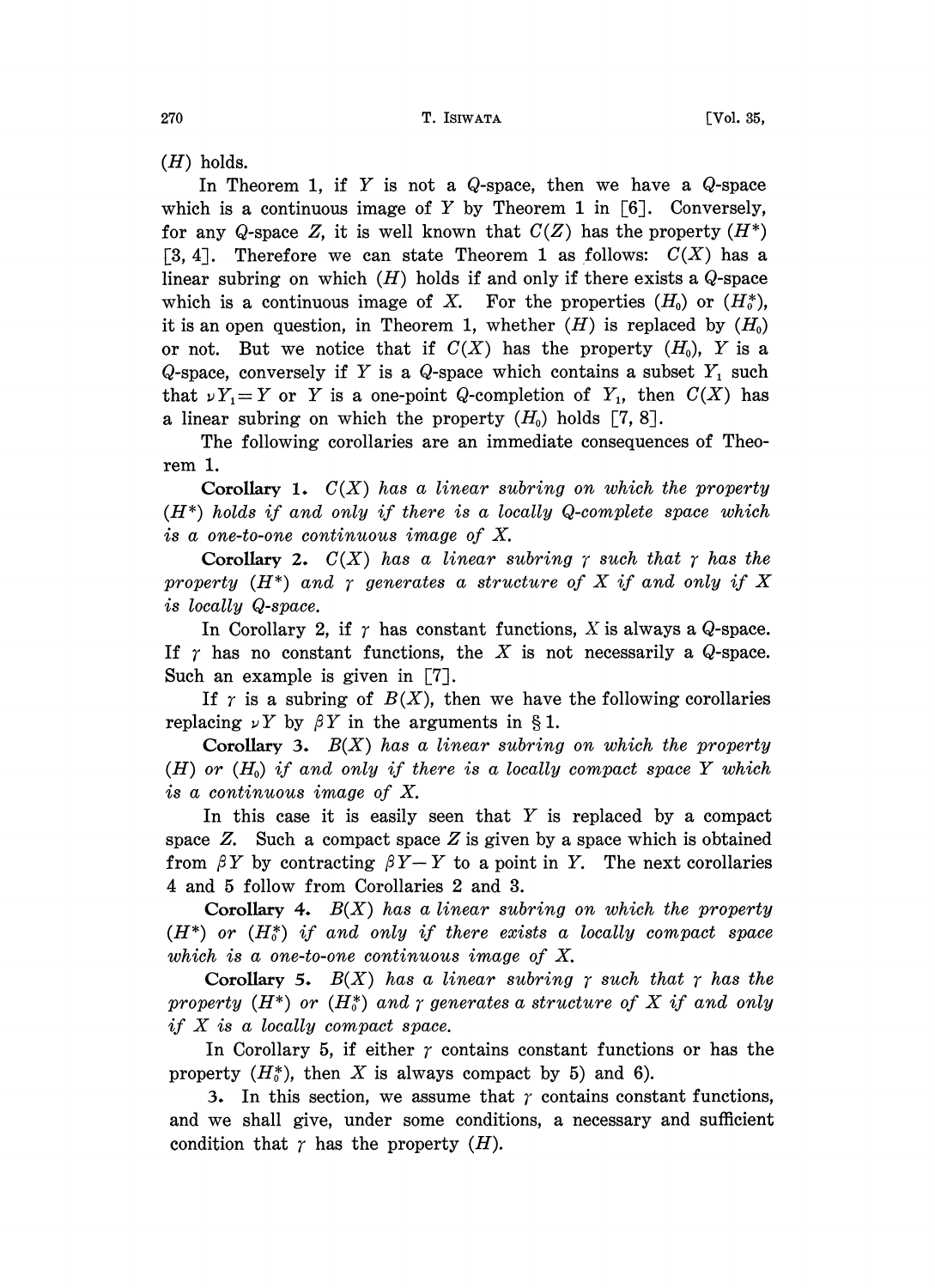No. 6] On Ring Homomorphisms of a Ring of Continuous Functions 271

**Theorem 2.** Let  $\gamma$  be a subring of  $C(X)$  which satisfies the following conditions:

1)  $\tau$  contains constant functions,

2) if  $\gamma \ni f$ ,  $f \ge \alpha > 0$ , then  $\gamma \ni 1/f$ .

Then  $\gamma$  has the property (H) if and only if a uniform space  $Y=X/\gamma$ is complete.

*Proof.* Necessity follows from Theorem 1 and 5) in  $\S 1$ . Sufficiency follows immediately from the proof of sufficiency of Theorem 1 in [1] if we replace  $\gamma$  and  $X$  by  $\gamma_Y$  and  $Y$  respectively, and we notice that  $Y$  is a complete uniform space.

Theorem 2 is a generalization of Mrókwa's Theorem 2 in  $\lceil 2 \rceil$  and the condition on  $\gamma$  is weaker than Mrókwa conditions on  $\gamma$ . The following theorem is obtained by Mrókwa (Theorem 1 in  $\lceil 2 \rceil$ ) in the another form:

**Theorem 3** (Mrókwa). Let  $\gamma$  be a subring of  $B(X)$  which satisfies the following conditions:

1)  $\gamma$  contains constant functions,

2)  $\gamma$  is uniformly closed.

Then  $\gamma$  has the property (H) if and only if  $Y=X/\gamma$  is compact.

*Proof.* Necessity follows from the note in the end of  $\S 2$ . Conversely, suppose that Y is a compact space. Since  $\gamma$  contains constant functions and is uniformly closed,  $\gamma_r$  also contains constant functions and is uniformly closed. Therefore,  $\gamma_Y$  coincides with  $C(Y)$  by Stone's theorem [5]. On the other hand,  $C(Y)$  is considered as a subring  $C_1$ of  $C(X)$  and it is easy to see that  $C_1$  coincides with  $\gamma$ .

Finally we shall prove the following theorem which is the first part of Theorem 3 in [3] as an application of Theorem 2.

**Theorem 4** (Mrókwa). Let X be a Lindelöf space. If  $r$  is a subring of  $C(X)$  which satisfies the following conditions:

1)  $\gamma$  contains constant functions,

2)  $\gamma$  is uniformly closed,

3) if  $\gamma \ni f > 0$ , then  $1/f \in \gamma$ .

Then  $\gamma$  has the property (H).

*Proof.* Let  $Y = X/\gamma$  and  $\tilde{Y}$  be a completion of a uniform space Y. If we replace  $\nu Y$  by  $\tilde{Y}$  in the arguments in §1, then it is easy to see, using the same method used as in the proof of 2) in  $\S 1$ , that B consists of only one point p, that is,  $\widetilde{Y}=Y^{\smile}\{p\}$ . It is obvious that  $\gamma_Y$  satisfies the conditions (1), (2) and (3), and any  $f \in \gamma_Y$  has a continuous extension over  $\tilde{Y}$ . Let us put  $\tilde{\gamma} = {\tilde{f}}; f \in \gamma$ . Then  $\tilde{\gamma}$  is a subring of  $C(\widetilde{Y})$  and  $\widetilde{\gamma}$  has the properties (1) and (2) in Theorem 2. Since  $\widetilde{Y}$  has the complete structure generated by  $\widetilde{r}$ ,  $\widetilde{r}$  has the property (H) by Theorem 2. It is therefore sufficient to prove theorem that  $Y=\tilde{Y}$ .